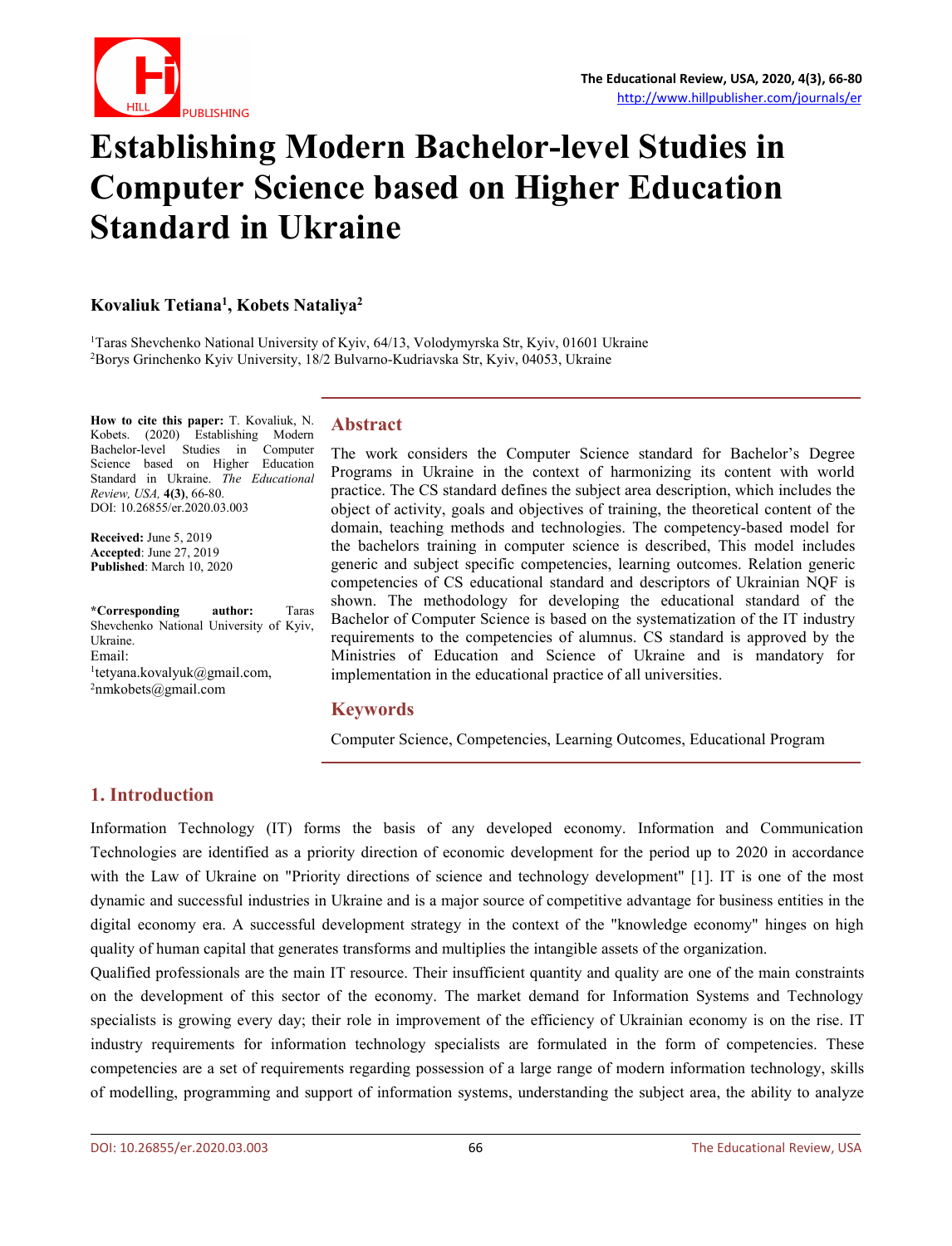and optimize automated business processes and the tasks of organizational management, methods and technologies of project management and to undertake management decisions.

Computer science is the core of theoretical and practical knowledge that specialists in the field of computer engineering, programming, information systems and technologies use in their work.

One of the components of the country's labor potential qualitative attribute is the level of education and knowledge across individuals. Education and training are factors contributing to a society of well-qualified, dynamic and creative people where opportunities for good education and lifelong learning are accessible for everyone and where a favorable environment is created for a rational combination of public and private funding. Tailoring the modern methods of knowledge management to the needs of educational institutions helps accumulating knowledge in subject areas in a meaningful way and effectively transferring this knowledge to the future specialists.

# **2. Indicators ofdevelopment and staffing problems of the IT industry of Ukraine**

Software development industry of Ukrainian is among the country's fastest growing sectors. Tech companies in Ukraine ensure a steady capital inflow into the country's economy, attracting foreign investments and paying fair taxes. They help create a systemic demand for consumer services and goods in the field of education, insurance, healthcare, real estate, etc. At large, one IT specialist creates 4 different jobs in other related industries. Judging from the dynamics of the IT market growth,2020 will see major growth in the number of local tech companies and IT specialists. International investors will discover Ukraine as the most favorable country to set up a dedicated development team. With the solid technical education, a large pool of engineering talent and a booming tech ecosystem, Ukraine has all chances to become the world's largest destination in the tech industry [2].

The total volume of IT exports from Ukraine by the end of 2018 was \$4.5 billion [3]. Ukraine has become Europe's #1 IT outsourcing and software development powerhouse. Nearly 100,000 Ukrainian programmers serve thousands of companies as the demand for IT workforce is constantly growing on the globalmarket.

Key findings Ukraine's IT service industry [4]:

Ukraine has the largest and fastest-growing number of IT professionals in Europe; its IT engineering work force is expected to double to over 200,000 by 2020.

Ukrainian outsourcing companies offer a wide range of engineering capabilities, with most companies having already switched to agile development over the past few years.

The export volume of Ukraine's software development industry reached at least \$4.5 billion in 2018 (number 3 export sector), showing double digit growth year after year. This is just a fraction of the country's potential, taking into account its large and skilled workforce.

Ukraine is home to over 100 R&D subsidiaries of global companies from a variety of industries, including telecoms, software, gaming and e-commerce.

The United States remains Ukraine's largest partner for joint R&D activities (around 45% ofthe companies involved).

Despite the fact that the IT profession is the most prestigious in Ukraine, there is a shortage of highly qualified personnel in Ukraine. The number of vacancies in IT companies has reached 50 thousand on 2018. Considering that the total number of school graduates in 2018 was 200 thousand, it is impossible to count on the fact that the demand for IT specialists in the near future will be satisfied.

# **3. Harmonization of IT Bachelors training in Ukraine with world practice**

ACM Recommendations for Computing Curricula 2005/2017 developed by Association for Computing Machinery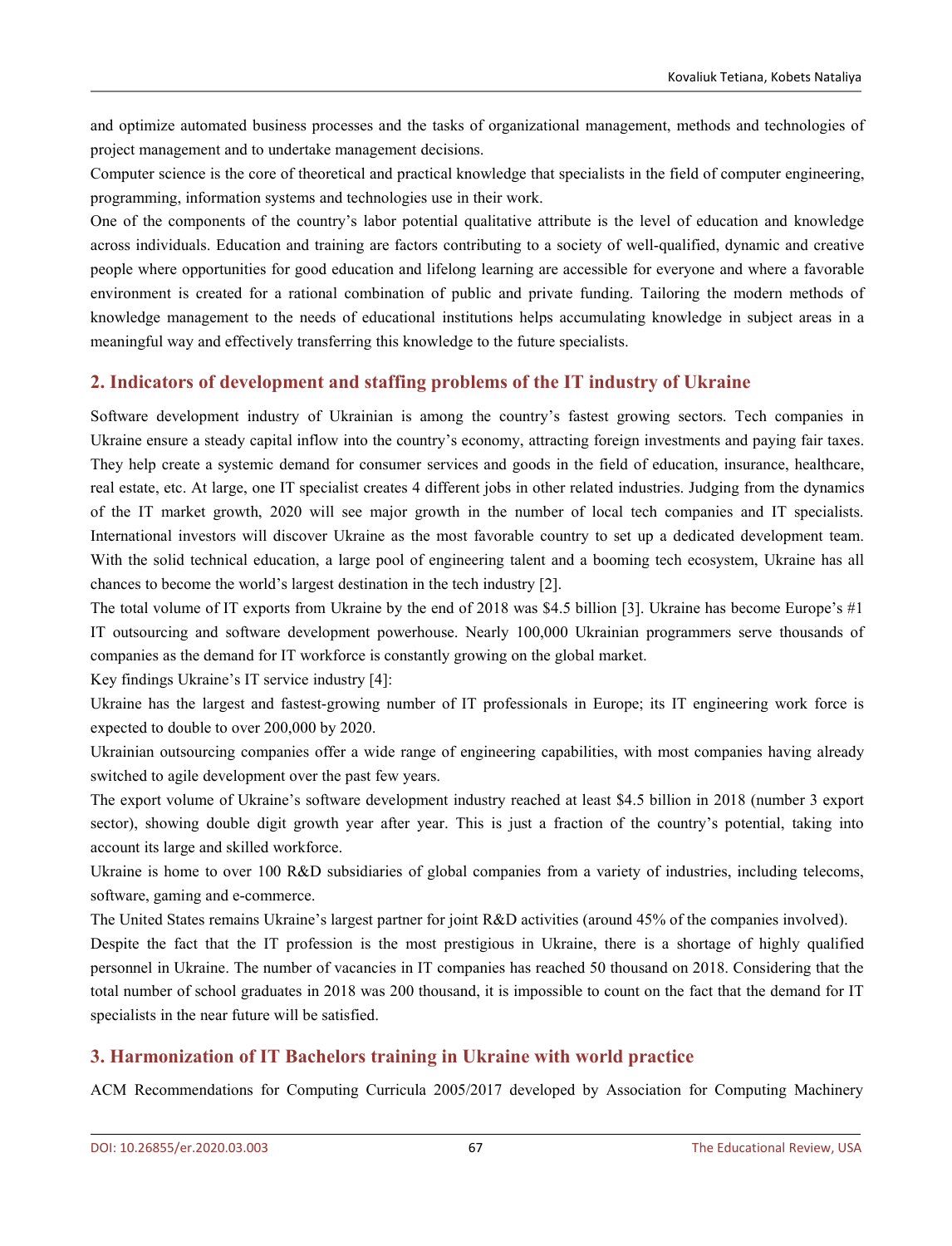(ACM), IEEE-Computer Society and Association for Information Systems (AIS) are the methodological basis of IT education of Ukraine. Harmonization of training for IT industry of Ukraine with world practice iscarried out in the specialties of Bachelor's degree [5].

Including accepted in Europe IT courses of study to domestic higher educational system ensures its succession and harmonization with European IT educational programs which is transparent to IT industry, open to qualification and advanced training in terms of Double Degree and Academic Mobility of students, postgraduates and professors. According to international Computing Curricula recommendation, IT education in Ukraine includes the following specialties (**Table 1**) [6, 7].

**Table 1.** IT Education Specialties in Ukraine

| Knowledge code and area   | Specialty code | Specialty title                    |
|---------------------------|----------------|------------------------------------|
|                           | 121            | Software Engineering               |
|                           | 122            | Computer Science                   |
|                           | 123            | Computer Engineering               |
| 12 Information Technology | 124            | System analysis                    |
|                           | 125            | Cybersecurity                      |
|                           | 126            | Information Systems and Technology |

The Ministry of Education and Science of Ukraine approved higher education standards for these specialties during 2017-2019. Here's we consider the Computer Science standard for Bachelor's Degree Programs.

# **4. Subject area description of Computer Science Bachelor's Standard**

The methodological basis for defining the contents of the Bachelor's curriculum for the Ukrainian Educational Standard was the Curricula Recommendations from the Association for Computing Machinery (ACM). Body of knowledge and set of competencies contained in the document "Curriculum Guidelines for Undergraduate Degree Programs in Computer Science" [8]. Ukrainian Educational Standard on specialty in Computer Science defines subject area description (**Table 2**) according to the Guidelines on the development of Higher Education Standards [9].

# **5. Competency Model for Bachelor's Degree Programs in Computer Science**

Competence-based approach and assessment of learning outcomes in accordance with the "Tuning Educational Structures in Europe" project, laid the foundation for the development of Computer Science training program. According to the Tuning methodology, the learning outcomes are statements of what a learner is expected to know, understand and/or be able to demonstrate after completion of learning. Learning outcomes are formulated in terms of competencies. Competency is a dynamic combination of knowledge, hard and soft skills, ways of thinking, professional, ideological and civic qualities, moral and ethical values, which determines a person's ability to successfully carry out professional and further educational activities and is the result of learning at a certain level of higher education [10]. The development of competencies is the goal of educational programs. The main difference between learning outcomes and competencies is that teachers both at the curriculum level and for a separate discipline formulate the former, while the learners acquire the competencies [11].

Competencies and skills are understood as including knowing and understanding (theoretical knowledge of an academic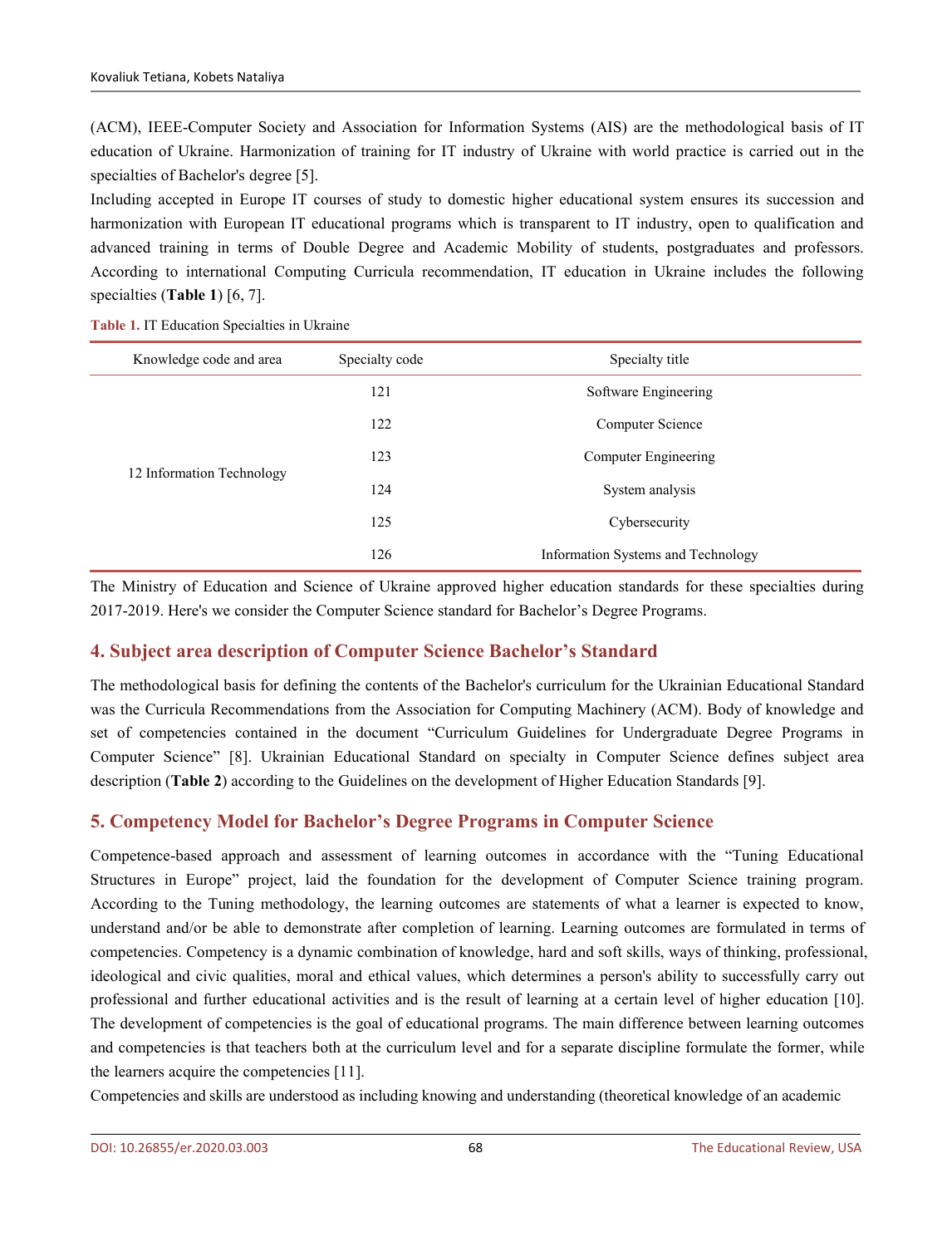**Table 2.** Subject area description of CS Bachelor's standard

| Components of<br>subject area                       | Description                                                                                                                                                                                                                                                                                                                                                                                                                                                                                                                                                                                                                                                                                                                                                                                                                                                                               |
|-----------------------------------------------------|-------------------------------------------------------------------------------------------------------------------------------------------------------------------------------------------------------------------------------------------------------------------------------------------------------------------------------------------------------------------------------------------------------------------------------------------------------------------------------------------------------------------------------------------------------------------------------------------------------------------------------------------------------------------------------------------------------------------------------------------------------------------------------------------------------------------------------------------------------------------------------------------|
| Study focus points<br>and/or activities             | Mathematical, informational, simulations models of real phenomena, objects, systems and processes,<br>models of data and knowledge presentation;<br>Models, methods and technologies of receipt, storage, processing, transmission and use of information;<br>Theory, analysis, development, estimation of efficiency, realization of algorithms;<br>Methods and algorithms of operative multidimensional and intellectual analysis of data and decision<br>making;<br>High-performance calculations, including parallel calculations and large data;<br>System analysis of objects and processes of computerization;<br>Models of subject area and methods of construction of the intellectual systems based on knowledge and<br>technologies of making decision;<br>Mathematical and programmatic providing of project works automation process, technology of<br>visualization of data |
| Purpose of study                                    | Preparation of specialists able to conduct theoretical and experimental researches in industry of Computer<br>Sciences:<br>Applying mathematical methods and algorithmic principles in a modelling, planning, development and<br>support of Information Technologies and Systems;                                                                                                                                                                                                                                                                                                                                                                                                                                                                                                                                                                                                         |
| Purpose of study                                    | Apply mathematical methods and algorithmic principles in modeling, design, development and support of<br>information technologies;<br>To develop, implement and maintain intelligent systems of analysis and data processing of organizational,<br>technical, natural and socio-economic systems.                                                                                                                                                                                                                                                                                                                                                                                                                                                                                                                                                                                         |
| Theoretical contents<br>of the subject area         | Modern models, methods, algorithms, technologies, processes and methods of receiving, presenting,<br>processing, analyzing, transmitting, storing data in Information Systems.                                                                                                                                                                                                                                                                                                                                                                                                                                                                                                                                                                                                                                                                                                            |
| Teaching methods,<br>techniques and<br>technologies | Mathematical models, methods and algorithms for solving theoretical and applied problems that arise in<br>the development of IT;<br>Modern technologies and programming platforms; Methods of collection, analysis and consolidation of<br>distributed information;<br>Technologies and methods of design, development and quality assurance of IT components;<br>Methods of computer graphics and data visualization technology;<br>Knowledge engineering technologies, CASE technologies for IT modeling and design.                                                                                                                                                                                                                                                                                                                                                                    |
| Tools and equipment                                 | Distributed computing systems; computer networks; mobile and cloud technologies, database<br>management systems, operating systems.                                                                                                                                                                                                                                                                                                                                                                                                                                                                                                                                                                                                                                                                                                                                                       |

Number of ECTS credits required for a bachelor's degree is240 based on complete general secondary education with 11 years study period.

field, the capacity to know and understand), knowing how to act (practical and operational application of knowledge to certain situations), knowing how to be (values asan integral element of the way of perceiving and living with others and in a social context). Competencies represent a combination of attributes (with respect to knowledge and its application, attitudes, skills and responsibilities) that describe the level or degree to which a person is capable of performing them [12].

#### **5.1. Integrated competence**

According to the National qualifications framework of Ukraine, Bachelor is able to solve complex specific tasks and practical problems in a particular professional area or during training process that involves application of certain theories and methods of a relevant science and is characterized by complexity and uncertainty of conditions.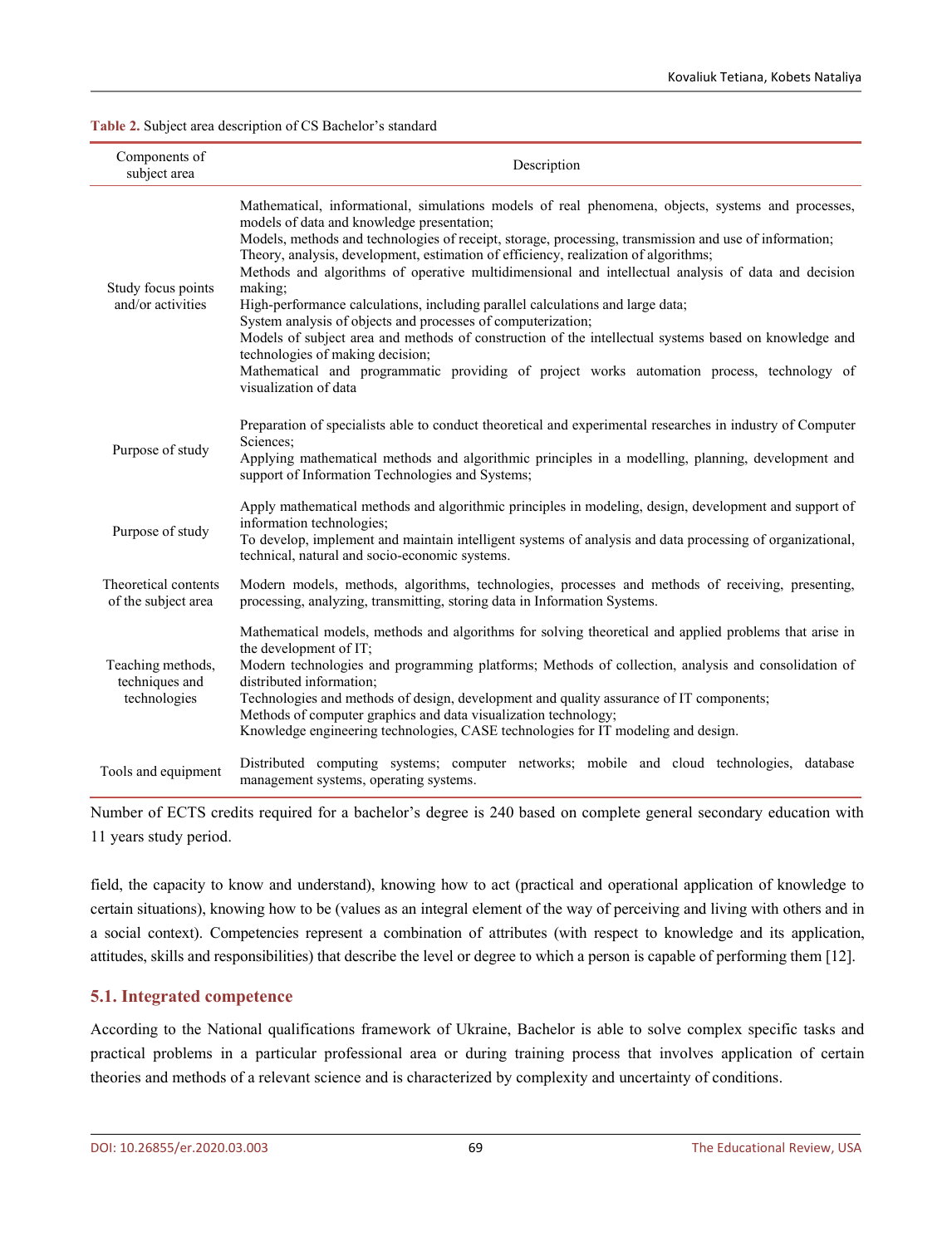#### **5.2. Generic competencies**

Competence-based approach and assessment of learning outcomes in accordance with the "Tuning Educational Structures in Europe" project, laid the foundation for the development of CS educational standard. According to the Tuning methodology, the learning outcomes are statements of what a learner is expected to know, understand and/or be able to demonstrate after completion of learning. Learning outcomes are formulated in terms of competencies. Competency is a dynamic combination of knowledge, hard and soft skills, ways of thinking, professional, ideological and civic qualities, moral and ethical values, which determines a person's ability to successfully carry out professional and further educational activities and is the result of learning at a certain level of higher education [13]. The development of competencies is the goal of educational programs. The main difference between learning outcomes and competencies is that teachers both at the curriculum level and for aseparate discipline formulate the former, while the learners acquire the competencies.

In accordance with the "Tuning Educational Structures in Europe" project, the following generic competencies were identified:

- GC1. Ability to abstract thinking, analysis and synthesis.
- GC2. Ability to apply knowledge in practical situations.
- GC3. Knowledge and understanding of the subject area of the professional activity.
- GC4. Ability to communicate with experts verbally and in writing.
- GC5. Knowledge of a second language.
- GC6. Ability to learn and stay up-to-date with learning.
- GC7. Ability to search for, process and analyses information from a variety of sources.
- GC8. Ability to generate new ideas (creativity).
- GC9. Ability to teamwork.
- GC10. Critical and self-critical abilities.
- GC11. Ability to project design and management.
- GC12. Ability to make reasoned decisions.
- GC13. Ability to evaluate and maintain the quality of work produced.
- GC14. Determination and perseverance in the tasks given and responsibilities taken.
- GC15. Ability to act based on ethical reasoning.

### **5.3. Subject specific competencies**

In addition to the generic competencies learning programme seek to foster more specific subject competencies (skills and knowledge). The subject related skills are the relevant methods and techniques pertaining to the various discipline areas. The educational standard of Ukraine in Computer Science defines such subject specific competencies:

- SC1. Ability to mathematically formulation and research of continuous and discrete mathematical models, substantiation of the choice of methods and approaches for solving theoretical and applied problems in computer science, analysis and interpretation.
- SC2. Ability to detect statistical patterns of non-deterministic phenomena, application of computational intelligence methods, including statistical, neural network and fuzzy data processing, machine learning and genetic programming and like.
- SC3. Ability to logical thinking, construct logical conclusions, use formal languages and algorithmic calculation models, design, development and analysis of algorithms, evaluate their efficiency and complexity, solvability and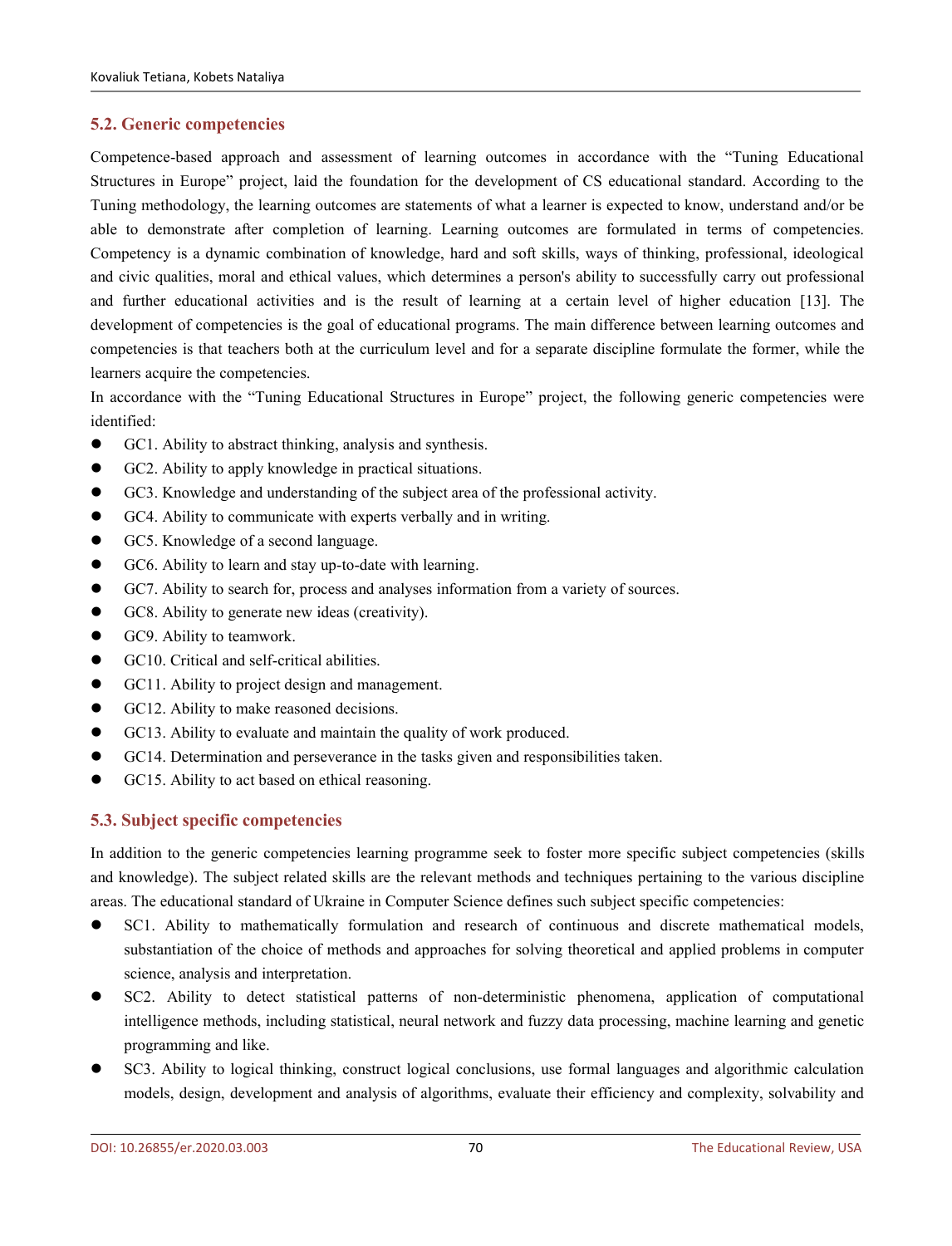insolvability of algorithmic problems for adequate modeling of subject areas and creation of software and information systems.

- SC4. Ability to use modern methods of mathematical modeling of objects, processes and phenomena, to develop models and algorithms for numerical separation of the tasks of mathematical modeling, to take into account the errors of the approximate numerical solution of professional problems.
- SC5. Ability to carry out a formalized description of operations research tasks in organizational, technical and socio-economic systems for various purposes, to determine their optimal solutions, to build optimal management models taking into account changes in the economic situation, to optimize management processes in various systems and hierarchy level.
- SC6. Ability to systemic thinking, to apply the methodology of system analysis to study complex problems of different nature, methods of formalizing and solving system problems that have conflicting goals, uncertainties and risks.
- SC7. Ability to apply the theoretical and practical foundations of modeling methodology and technology to study the characteristics and behavior of complex objects and systems, to perform computational experiments with the processing and analysis of results.
- SC8. Ability to design and develop software using different programming paradigms: generalized, object-oriented, functional, logical, with appropriate models, calculation methods and algorithms, data structures and control mechanisms.
- SC9. Ability to implement a multi-level computing model based on client-server architecture, including databases, knowledge, and data warehouses, to perform distributed processing of large datasets on clusters of servers to meet the computing needs of users, including cloud services.
- SC10. Ability to apply methodologies, technologies and tools to manage the lifecycle of information and software systems, products and services of information technology in accordance with customer requirements.
- SC11. Ability to data mining based on computational intelligence methods, including large and poorly structured data, their on-line processing and visualization of analysis results in the process of solving applied problems.
- SC12. Ability to provide the organization of computing processes in information systems for various purposes, taking into account the architecture, configuration, performance indicators of the functioning of operating systems and system software.
- SC13. The ability to develop networked software that operates on different topologies of structured cabling systems uses computer systems and data networks and analyzes the quality of computer networks.
- SK14. Ability to apply information security methods and tools, to develop and operate specialized software to protect the information resources of critical information infrastructure objects.
- SC15. Ability to analyze and functional modeling of business processes, the construction and practical application of functional models of organizational, economic and industrial-technical systems, risk assessment methods for their design.
- SC16. Ability to implement high-performance computing based on cloud services and technologies, parallel and distributed computing in the development and operation of distributed parallel processing systems.

# **5.4. Programme learning outcomes**

Programmed learning outcomes are what the student needs to know, understand and be able to demonstrate after graduation. Learning outcomes determine credit award requirements.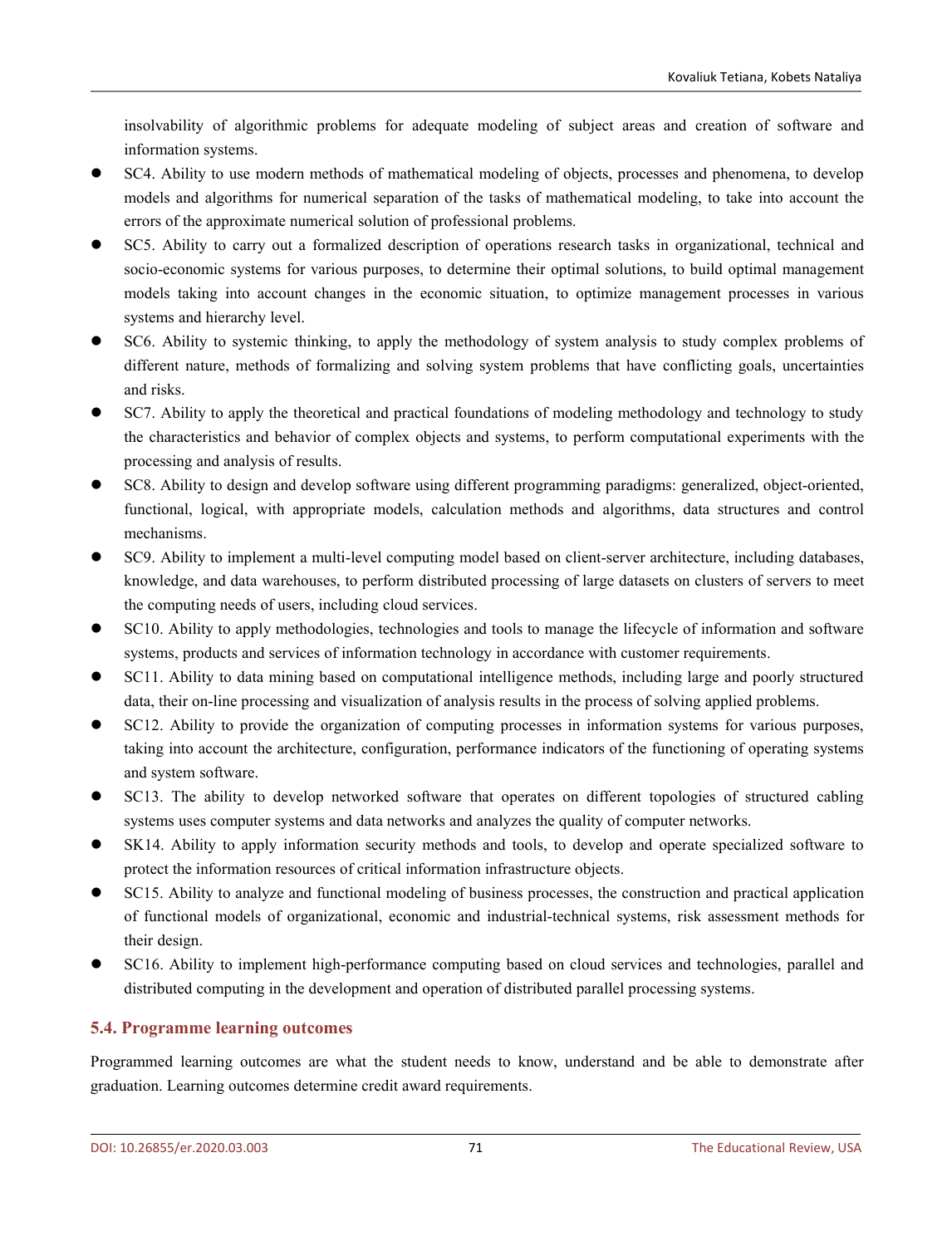The educational standard of Ukraine in Computer Science determines such programmed learning outcomes:

- LO1. To apply fundamental knowledge of basic forms and laws of abstract logical thinking, basics of scientific knowledge methodology, forms and methods of exclusion, analysis, processing and synthesis of information in computer science subject area.
- LO2. To use the modern mathematical apparatus of continuous and discrete analysis, linear algebra, analytical geometry for solving theoretical and applied problems in design and implementation of information objects.
- LO3. To use knowledge of the laws of random phenomena, their properties and operations on them, models of random processes and modern software environments for solving problems of statistical data processing and construction of predictive models.
- LO4. To use methods of computational intelligence, machine learning, neural network and fuzzy data processing, genetic and evolutionary programming to solve the problems of recognition, prediction, classification, identification of control objects, etc.
- LO5. To design, develop and analyze algorithms for solving computational and logical problems, evaluate the efficiency and complexity of algorithms based on the application of algorithms formal models and calculated functions.
- LO6. To use methods of numerical differentiation and integration of functions, solution of ordinary differential and integral equations, peculiarities of numerical methods and possibilities of their adaptation to engineering problems, have skills of software implementation of numerical methods.
- LO7. To understand the principles of modeling organizational and technical systems and operations; to use operations research methods, solving single- and multi-criteria optimization problems of linear, integer, nonlinear, stochastic programming.
- LO8. To use the methodology of system analysis of objects, processes and systems for the tasks of analysis, forecasting, management and design of dynamic processes in macroeconomic, technical, technological and financial objects.
- LO9. To develop software models of subject environments, to choose a programming paradigm from the standpoint of convenience and quality of application for the implementation of methods and algorithms for solving problems in computer science.
- LO10. To use client-server application development tools, design conceptual, logical and physical database models, design and optimize queries, create distributed databases, data warehousing and showcases, knowledge bases, including on cloud services, using web-based languages.
- LO11. To have the skills to manage the software lifecycle, products and services of information technologies in accordance with the requirements and limitations of the customer, be able to develop project documentation (feasibility study, terms of reference, business plan, agreement, and contract).
- LO12. To apply the methods and algorithms of computational intelligence and data mining in problems of classification, forecasting, cluster analysis, finding associative rules using software tools to support multidimensional data analysis based on technologies Data Mining, Text Mining, Web Mining.
- LO13. To know the system programming languages and software programs development methods that interact with components of computer systems, to demonstrate knowledge of network technologies, architecture of computer networks and practical skills in technology management of computer networks and their software.
- LO14. To apply knowledge of methodologies and CASE-means of designing the complex systems, methods of structural analysis of systems, object-oriented design methodology in the process of construction and practical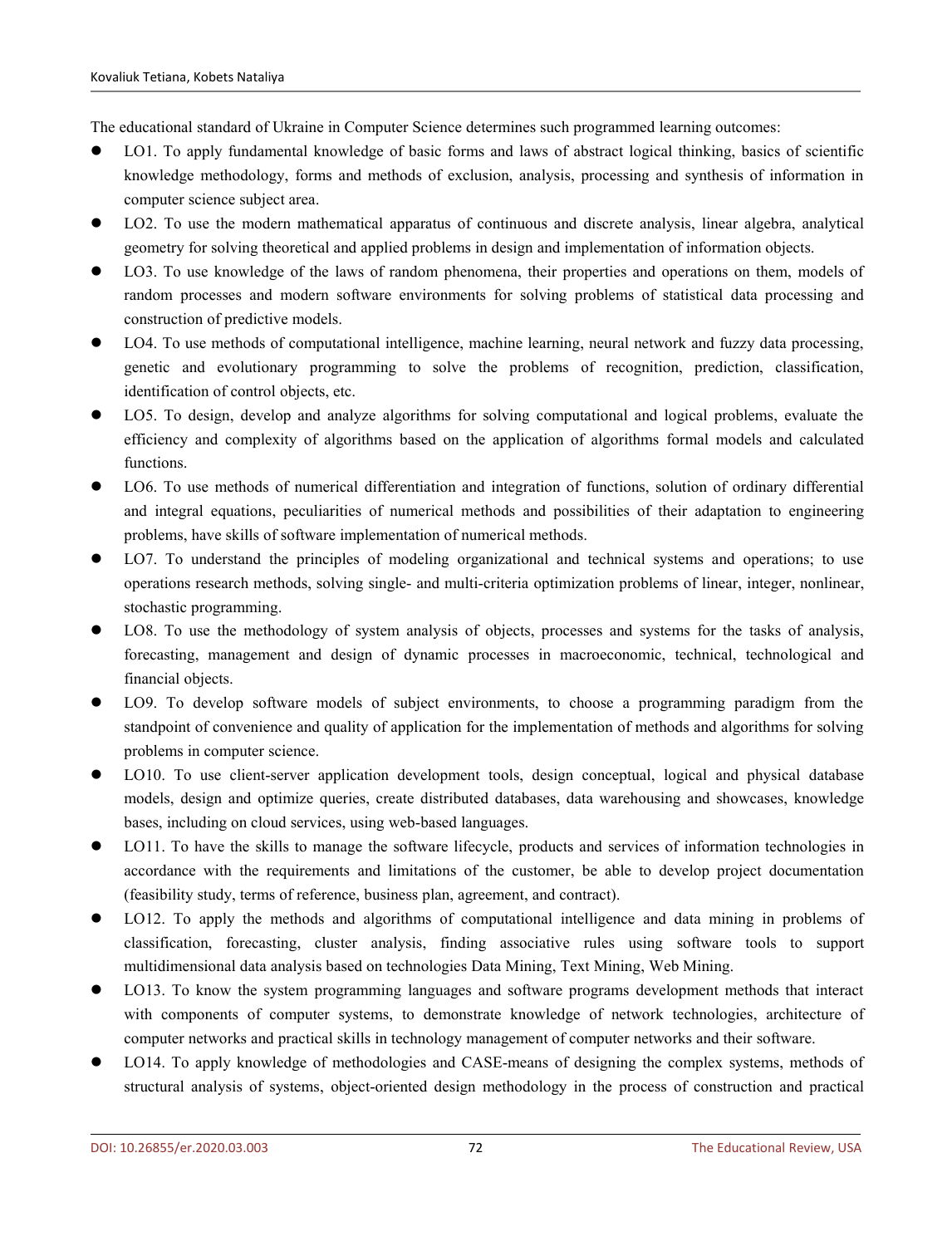application of functional models of organizational and economic, production and technical systems.

- LO15. To demonstrate knowledge of information security concepts, principles of safety software design, to ensure the safety of computer networks in conditions of uncertainty and incomplete source data.
- LO16. To perform parallel and distributed computations, apply numerical methods and algorithms for parallel structures, parallel programming languages for the development and operation of parallel and distributed software.

# **6. The forms of higher education applicants certification**

The final state attestation is performed in the form of defense the graduate qualification work of the bachelor (diploma project or work).

Qualification work should involve a theoretical, systematic or experimental study of a complex specialized or practical problem in computer science area, characterized by the complexity and uncertainty of the conditions and the application of information technology theories and methods.

Qualification work cannot have academic plagiarism, falsification and fabrication. The qualification work must be published on the official website of the higher education institution or its structural unit, or in the repository of the higher education institution.

# **7. Requirements for internal quality of higher education system**

HEI should provide the quality assurance system of the educational activities and quality of higher education (system of internal quality assurance), which includes the following procedures and measures  $[14, 15]$ :

- 1. Determination of principles and procedures for quality assurance of higher education.
- 2. Monitoring and periodic review of education programs.
- 3. Annual evaluation of students, research and teaching staff of higher educational institution and regular publication of the results of such assessments on the official website of the HEI, on notice boards and in any other way.
- 4. Providing the skills upgrading of educational and scientific employees in the form of training or pass courses with obtaining relevant supporting documents at least once every five years or by defense of a thesis.
- 5. Providing the necessary resources for the educational process, including independent work of students at each educational program.
- 6. Providing the availability of information systems for the efficient management of the educational process.
- 7. Attracting educational sector employers to participate in the preparation and implementation of educational programs of specialty 122 "Computer science" and its specializations, coordination with them educational and professional standards.
- 8. Providing the publicity of information about educational programs, higher education degrees and qualification.
- 9. Development practices of academic honesty, specifically providing an effective system of prevention and detection of plagiarism in scientific works of HEI employees and students.

The quality assurance system for higher education and quality of higher education (internal quality assurance system) is evaluated by the National Agency for Quality Assurance in Higher Education or by accredited independent institutions. The quality of higher education in Ukraine must meet the requirements of the National Agency for Quality Assurance in Higher Education, international standards and recommendations for the quality assurance of higher education.

# **8. Relation of generic competencies of CS Bachelor's standard with descriptors of national qualification framework of Ukraine**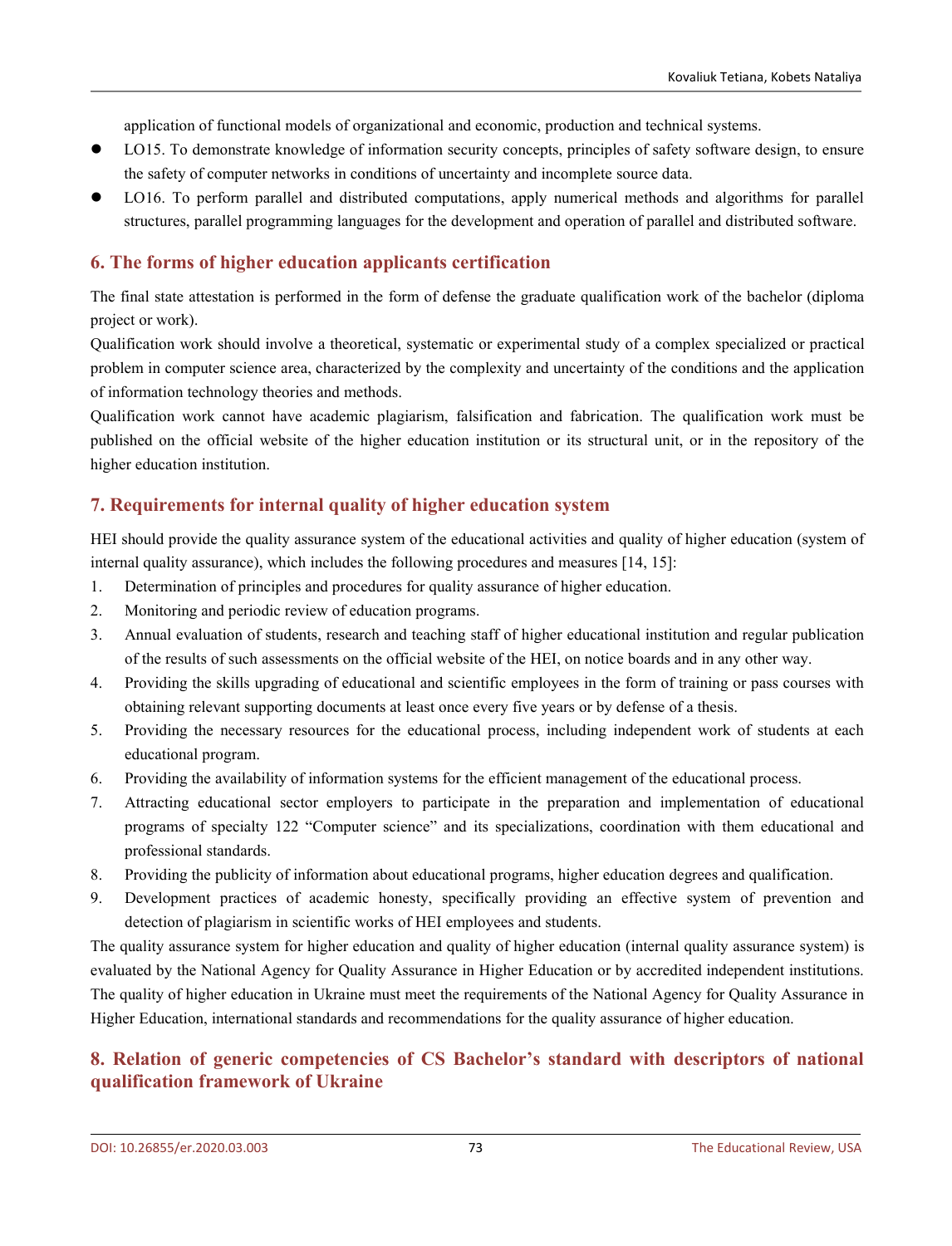The National Qualifications Framework (NQF) is intended for use by executive organizations that implement public policy in the sphere of education, employment and social-labor relations, educational institutions, employers and other entities and individuals to elaborate, identify, correlate, recognize, plan and develop qualifications.

For the purposes of the National Qualifications Framework the terms shall have the following meanings [16]:

knowledge – meaningful scientific information learnt by a person, which is the basis of his/her conscious, purposeful activity;

skills – ability to apply knowledge in order to perform tasks and resolve problems and issues;

autonomy and responsibility – ability to independently perform tasks, solve problems and issues, and take responsibility for the activities results;

communication – interrelation of agents targeted at information transfer, actions coordination, joint activities.

The relation of generic competencies of CS Bachelor's standard with descriptors of national qualification framework of Ukraine is presented in **table 3**.

**Table 3**. Generic competencies and descriptors of NQF

| Knowledge                                                                                                                                                                                                                                            | <b>Skills</b>                                                                                                                                                                                                                                | Communication                                                                                                                                                                                                                              | Autonomy<br>responsibility                                                                                               | and |
|------------------------------------------------------------------------------------------------------------------------------------------------------------------------------------------------------------------------------------------------------|----------------------------------------------------------------------------------------------------------------------------------------------------------------------------------------------------------------------------------------------|--------------------------------------------------------------------------------------------------------------------------------------------------------------------------------------------------------------------------------------------|--------------------------------------------------------------------------------------------------------------------------|-----|
| GC1. Ability to abstract thinking, analysis and synthesis                                                                                                                                                                                            |                                                                                                                                                                                                                                              |                                                                                                                                                                                                                                            |                                                                                                                          |     |
| A knowledge of the basic<br>forms and laws of the<br>abstract-logical thinking,<br>basics of the logic, critical<br>approach standards, basics of<br>the methodology of the science<br>knowledge, forms and methods<br>of the analysis and synthesis | Gaining systematic<br>knowledge in computer<br>science, analyzing the<br>problem in terms of current<br>scientific paradigms,<br>interpreting and making<br>reasonable conclusions<br>from scientific literature<br>and experimental results | Implementation of social<br>communication in the<br>process of communicating<br>with specialists and<br>non-specialists in<br>computer science,<br>ensuring the exchange of<br>logical arguments to<br>achieve mutual<br>understanding and | The responsibility for<br>assigned work,<br>autonomy in<br>decision-making on<br>solving problems in<br>computer science |     |

GC2. Ability to apply knowledge in practical situations.

GC3. Knowledge and understanding of the subject area and profession activity

|                                                                                                                                                                            | Implementation of learned<br>concepts, theories and                                                                                                                                                                     |                                                                                                                                                     | Ability to organize the                                                                                                                                                                                                    |  |
|----------------------------------------------------------------------------------------------------------------------------------------------------------------------------|-------------------------------------------------------------------------------------------------------------------------------------------------------------------------------------------------------------------------|-----------------------------------------------------------------------------------------------------------------------------------------------------|----------------------------------------------------------------------------------------------------------------------------------------------------------------------------------------------------------------------------|--|
| A knowledge of teaching<br>methods, organization and<br>implementation, promotion<br>and motivation of teaching and<br>learning of understanding<br>computer science area. | methods of the intellectual<br>and practical activities in<br>computer science,<br>reflection of the content<br>and sequence of ways for<br>performing actions<br>summarizing and<br>organizing the results of<br>work. | The ability to sociability,<br>emotional stability,<br>endurance, stroke,<br>defending own point of<br>view, clear expression of<br>their opinions. | work to achieve results,<br>performance and<br>mental and practical<br>actions, methods and<br>operations of awareness<br>of responsibility for<br>their activities, the use<br>of self-monitoring and<br>self-evaluation. |  |
| GC4. Ability to communicate with experts verbally and in writing.<br>GC5. Knowledge of a second language.                                                                  |                                                                                                                                                                                                                         |                                                                                                                                                     |                                                                                                                                                                                                                            |  |
| A knowledge of lexical,<br>grammatical and stylistic                                                                                                                       | Professionally meeting<br>state and foreign                                                                                                                                                                             | Possession and usage of<br>typical professional                                                                                                     | The responsibility for<br>an accuracy and                                                                                                                                                                                  |  |
| features of state and foreign                                                                                                                                              | languages, developing the                                                                                                                                                                                               | communication lexical                                                                                                                               | correctness of the                                                                                                                                                                                                         |  |
| vocabulary, computer science                                                                                                                                               | state and foreign languages                                                                                                                                                                                             | and syntactic models,                                                                                                                               | statements in official                                                                                                                                                                                                     |  |
| terminology, grammar to                                                                                                                                                    | for documentation systems,                                                                                                                                                                                              | building communication                                                                                                                              | and foreign languages                                                                                                                                                                                                      |  |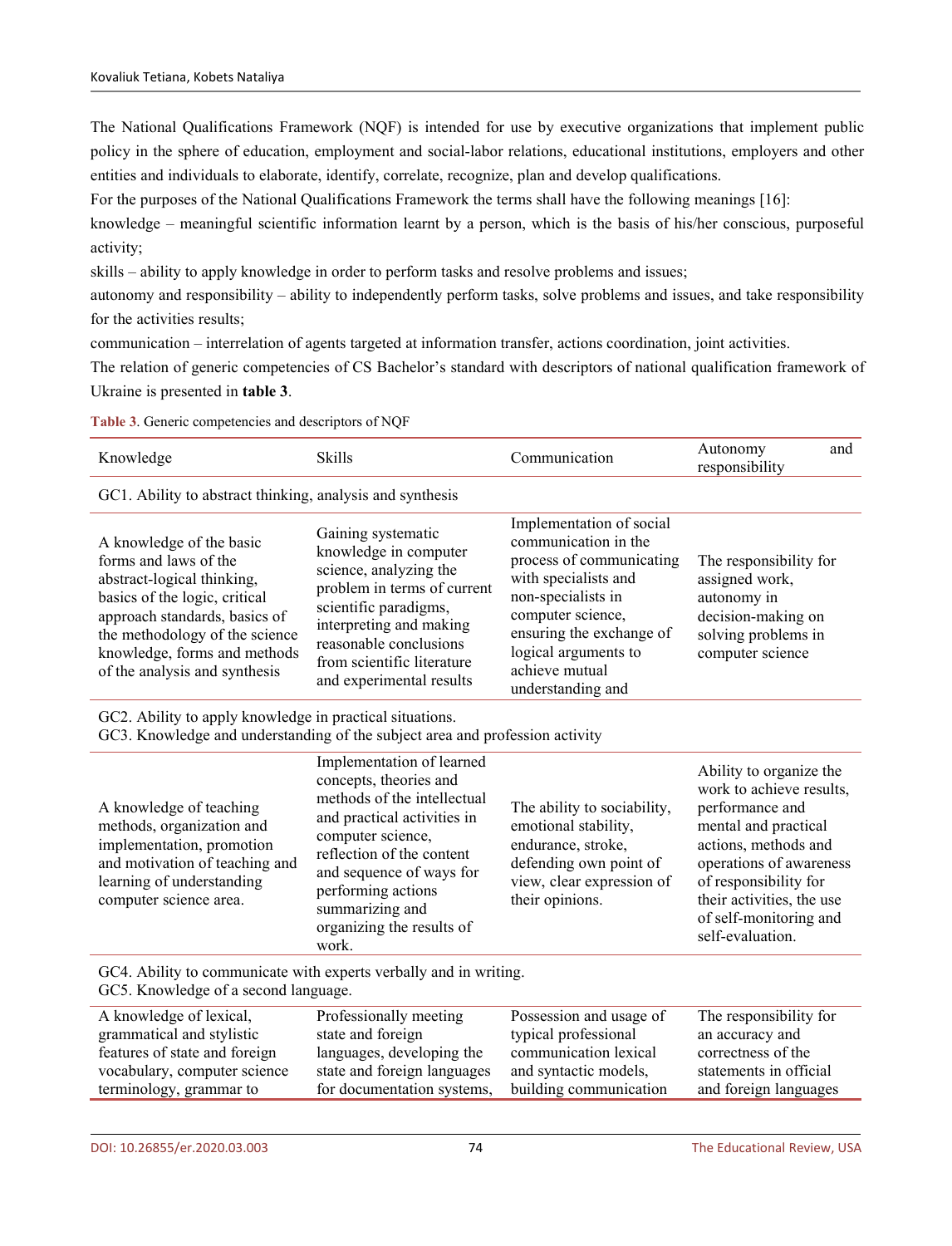| Knowledge                                                                                                                                                                                                                                                                                            | Skills                                                                                                                                                                                                                                                                       | Communication                                                                                                                                                                                                                                  | Autonomy<br>responsibility                                                                                                                                                                                                                              |
|------------------------------------------------------------------------------------------------------------------------------------------------------------------------------------------------------------------------------------------------------------------------------------------------------|------------------------------------------------------------------------------------------------------------------------------------------------------------------------------------------------------------------------------------------------------------------------------|------------------------------------------------------------------------------------------------------------------------------------------------------------------------------------------------------------------------------------------------|---------------------------------------------------------------------------------------------------------------------------------------------------------------------------------------------------------------------------------------------------------|
| understand and produce oral<br>and written foreign texts in<br>professional field                                                                                                                                                                                                                    | products and services<br>information technology to<br>read, understand and use<br>technical documentation in<br>Ukrainian and foreign<br>languages in professional<br>activity.                                                                                              | in speech and writing<br>state and foreign<br>languages, based on the<br>objectives and the<br>situation of<br>communication.                                                                                                                  |                                                                                                                                                                                                                                                         |
| GC6. Ability to learn and stay up-to-date with learning                                                                                                                                                                                                                                              |                                                                                                                                                                                                                                                                              |                                                                                                                                                                                                                                                |                                                                                                                                                                                                                                                         |
| A knowledge of techniques<br>and teaching methods,<br>self-education methods, basic<br>scientific and research<br>activities, methods of<br>searching, collection, analysis<br>and processing of information                                                                                         | Assessing the subject of<br>educational activity,<br>defining a common goal<br>and specific tasks,<br>choosing the adequate<br>means to solve tasks to<br>achieve the result, making<br>the necessary self-control,<br>using reference books and<br>technical documentation. | A usage of<br>communicative<br>competence for an<br>effective cooperation in<br>different areas of<br>communication; selection<br>and systematization of<br>information materials<br>with a goal to<br>communicate in a<br>professional field. | Take a responsibility<br>for professional<br>development, exercise<br>independence in<br>carrying out<br>independent<br>generalizations, make<br>independent decisions<br>and perform<br>independent actions in<br>overcoming learning<br>difficulties. |
| GC7. Ability to search for, process and analyses information from a variety of sources.                                                                                                                                                                                                              |                                                                                                                                                                                                                                                                              |                                                                                                                                                                                                                                                |                                                                                                                                                                                                                                                         |
| A knowledge of methods,<br>techniques and technology of<br>collecting information from<br>various sources, analysis<br>content of documents, analysis<br>and data processing                                                                                                                         | Using technology and tools<br>of search engines, methods<br>of data mining and text,<br>processing interpretation<br>and synthesis of data.                                                                                                                                  | Using the system of<br>document-information<br>communications to meet<br>the information needed in<br>the field of Computer<br>Science and Information<br>Technology.                                                                          | Autonomy in the<br>processing,<br>interpretation and<br>synthesis of data,<br>responsibility for the<br>timeliness, accuracy<br>and reliability of<br>presentation.                                                                                     |
| GC8. Ability to generate new ideas (creativity).                                                                                                                                                                                                                                                     |                                                                                                                                                                                                                                                                              |                                                                                                                                                                                                                                                |                                                                                                                                                                                                                                                         |
| A knowledge of basic stages of<br>the creative process, goals and<br>objectives for their<br>achievement, the mechanisms<br>of the genesis and<br>development of knowledge,<br>methods of generating ideas,<br>understanding of creativity as a<br>universal process of unusual<br>ideas generating. | Showing curiosity, appetite<br>for risk, ability to think, get<br>inspired by new ideas,<br>implement them, light<br>them around, combine and<br>experiment.                                                                                                                 | Making professional<br>contacts and<br>communication, adequate<br>understanding of verbal<br>and nonverbal<br>communication signals,<br>ability to overcome<br>communication barriers.                                                         | Autonomy and<br>responsibility for<br>generating new ideas<br>and decision making in<br>the field of computer<br>science in the<br>development of<br>methods, models,<br>algorithms and their<br>implementation.                                        |
| GC9. Ability to work in a team.<br>GC10. Ability to be critical and self-critical.<br>GC11. Ability to design and projects manage.                                                                                                                                                                   |                                                                                                                                                                                                                                                                              |                                                                                                                                                                                                                                                |                                                                                                                                                                                                                                                         |
| A knowledge of the teamwork<br>principles, team values,<br>conflict foundations.<br>Knowledge management of IT<br>project methodology, PMBOK<br>standards, and software tools                                                                                                                        | Carrying out the selection<br>and preparation of<br>information and tasks for<br>the project team, setting<br>goals, formulating<br>objectives for projects and                                                                                                              | The ability to plan<br>communication in a team<br>with customers, respect<br>correct behavior,<br>tolerance, rights,<br>acknowledgment thoughts                                                                                                | The ability to express<br>thoughts while working<br>in a team, being<br>responsible for the<br>work team, the ability<br>to take responsibility to                                                                                                      |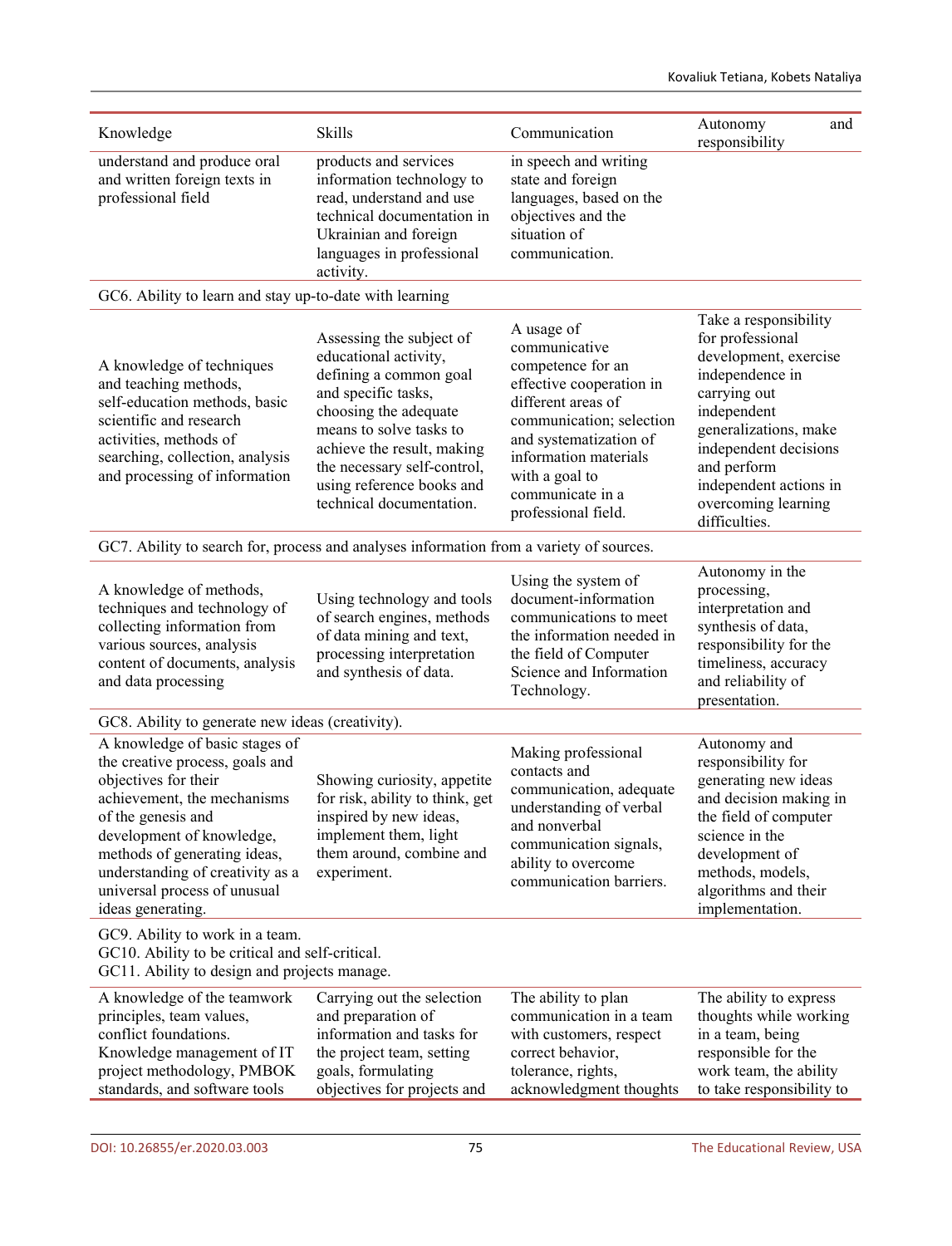| Knowledge                                                                                                                                                                                                          | Skills                                                                                                                                                                                                                       | Communication                                                                                                                                                       | and<br>Autonomy<br>responsibility                                                                                                                                                                                         |
|--------------------------------------------------------------------------------------------------------------------------------------------------------------------------------------------------------------------|------------------------------------------------------------------------------------------------------------------------------------------------------------------------------------------------------------------------------|---------------------------------------------------------------------------------------------------------------------------------------------------------------------|---------------------------------------------------------------------------------------------------------------------------------------------------------------------------------------------------------------------------|
| for IT projects managing.                                                                                                                                                                                          | programs implementation.                                                                                                                                                                                                     | of another person and the<br>ability to take part in the<br>proper debate, overcome<br>selfish attitudes,<br>principles of<br>self-criticism.                       | the team as a leader.                                                                                                                                                                                                     |
| GC12. Ability to make reasoned decisions.                                                                                                                                                                          |                                                                                                                                                                                                                              |                                                                                                                                                                     |                                                                                                                                                                                                                           |
| A professional knowledge<br>in Computer Science,<br>knowledge of<br>methodological approaches<br>to procedures for decision<br>making of organizational<br>and managerial nature.                                  | Conducting analysis of the<br>strengths and weaknesses of<br>the decision, analyzing the<br>opportunities and risks of<br>decisions, evaluating the<br>effectiveness of decisions.                                           | Conducting business<br>negotiations for the<br>transfer of information<br>using analysis,<br>reasoning and<br>counter-argumentation.                                | The ability to take<br>responsibility for decisions,<br>including decisions in<br>unusual situations, the<br>ability to defend decision.                                                                                  |
|                                                                                                                                                                                                                    | GC13. Ability to evaluate and maintain the quality of work produced.                                                                                                                                                         |                                                                                                                                                                     |                                                                                                                                                                                                                           |
| A knowledge of<br>international standards for<br>quality assessment software<br>and IT, model for<br>evaluating the maturity of<br>software development<br>processes, methods, quality<br>assurance of IT systems. | Applying in the international<br>standards of quality<br>assessment software,<br>services and IT management<br>services, valuation models<br>of software development<br>processes maturity.                                  | The development of<br>communications plans<br>in the project; preparing<br>and conducting<br>meetings; problem<br>diagnosis and conflicts<br>during the work.       | The ability to take<br>responsibility for the<br>quality of work,<br>enforcement of contractual<br>rights and obligations.                                                                                                |
|                                                                                                                                                                                                                    | GC14. Determination and perseverance in the tasks given and responsibilities taken.                                                                                                                                          |                                                                                                                                                                     |                                                                                                                                                                                                                           |
| The ability to adjust<br>focused behavior by<br>circumstances that prevent<br>the achievement of goals,<br>overcoming various<br>obstacles.                                                                        | Analyzing problematic<br>situations, asking<br>themselves specific goals for<br>solving professional<br>problems, choosing the path<br>for future action,<br>determining the means to<br>achieve goals, making<br>decisions. | The ability to develop<br>communication in the<br>team, find<br>understanding in the<br>implementation of<br>individual tasks and<br>fulfillment of<br>obligations. | The ability to solve<br>problems, develop design<br>solutions taking uncertainty<br>into account, develop<br>appropriate guidance and<br>regulations as well as<br>proposals to implementing<br>projects and programs.    |
| GC15. Ability to act based on ethical reasoning.                                                                                                                                                                   |                                                                                                                                                                                                                              |                                                                                                                                                                     |                                                                                                                                                                                                                           |
| A knowledge of the system<br>of general rules of moral<br>behavior and human groups<br>of people, ethics,<br>understanding the code of<br>professional ethics.                                                     | Implementing a system of<br>moral relations in<br>professional activities.                                                                                                                                                   | The ability to plan and<br>implement interpersonal<br>communication based<br>on certain moral<br>principles.                                                        | The ability to take<br>responsibility towards<br>colleagues and the public<br>the result of work, the<br>ability to support the<br>reputation of the group,<br>compliance with moral<br>prohibitions and<br>requirements. |

# **9. Knowledge and skills for professional competencies in CS**

Professional competencies of bachelors in computer science based on fundamental and special training. The relationship between subject specific competencies, knowledge, skills and curriculum disciplines is shown in **table 4**.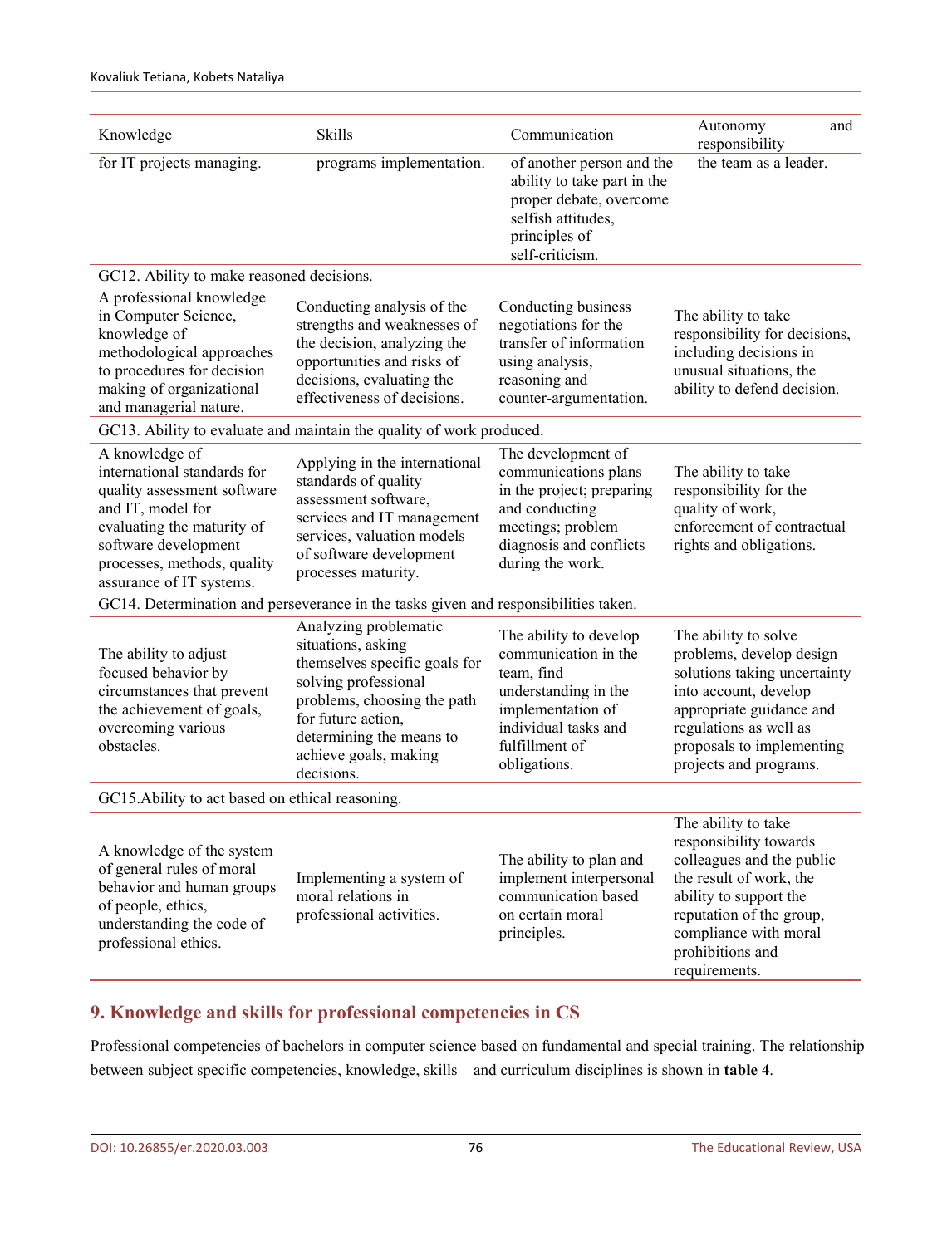| Subject<br>compet<br>encies<br>code | Knowledge                                                                                                                                                                                                                                                                                                                                                                                                   | <b>Skills</b>                                                                                                                                                                                                                                                                                                                                                                                              | Disciplines                                                                                                                                |
|-------------------------------------|-------------------------------------------------------------------------------------------------------------------------------------------------------------------------------------------------------------------------------------------------------------------------------------------------------------------------------------------------------------------------------------------------------------|------------------------------------------------------------------------------------------------------------------------------------------------------------------------------------------------------------------------------------------------------------------------------------------------------------------------------------------------------------------------------------------------------------|--------------------------------------------------------------------------------------------------------------------------------------------|
| SC <sub>1</sub>                     | A knowledge of theoretical and applied<br>provisions of continuous and discrete<br>analysis, including analysis of the<br>infinitely small, integral calculus, linear<br>algebra, analytic geometry, differential<br>equations, functional analysis,<br>combinatory, graph theory, Boolean<br>algebra.                                                                                                      | Effectively using modern mathematical<br>tools in professional activities for<br>solving theoretical, applied in the<br>analysis, synthesis and projecting of<br>information systems.                                                                                                                                                                                                                      | Mathematical<br>analysis.<br>Linear algebra and<br>analytic geometry.<br>Differential and<br>integral calculus.<br>Discrete<br>mathematics |
| SC <sub>2</sub>                     | A knowledge of patterns and properties of<br>random phenomena, probability methods<br>of complex systems, basic concepts of<br>mathematical statistics, empirical data<br>processing methods, verification of<br>statistical hypotheses based on sample<br>data, elements of the theory of regression<br>and correlation.                                                                                   | Solving typical tasks using basic<br>theorems of probability theory; building<br>distribution laws of random variables;<br>building models of random processes<br>and carrying out their analysis; applying<br>probabilistic and statistical methods for<br>evaluation of stochastic processes; using<br>modern environment for solving<br>statistical analysis of experimental data.                      | Probability theory<br>and mathematical<br>statistics                                                                                       |
| SC <sub>3</sub>                     | A knowledge of the basic concepts of the<br>theory of algorithms, formal models of<br>algorithms, primitive recursive, general<br>recursive and partially-recursive<br>functions, solvability and insolvability of<br>massive problems, the concepts of time<br>and space complexity of algorithms for<br>solving computational problems.                                                                   | Using formal models and algorithms,<br>computable functions, setting<br>solvability, partial solvability and<br>unsolvable algorithmic problems to<br>project, develop and analyze algorithms,<br>evaluating their performance and<br>complexity                                                                                                                                                           | Theory of<br>algorithms<br>The design and<br>analysis of<br>computer<br>algorithms                                                         |
| SC <sub>4</sub>                     | A knowledge of numerical methods of<br>linear and non-linear algebra, functions<br>approximation, numerical differentiation<br>and integration of functions methods,<br>solving ordinary differential, integral<br>equations and partial differential<br>equations, numerical methods theoretical<br>features and capabilities to adapt them to<br>engineering problems.                                    | Using mathematical packages and<br>developing programs of numerical<br>methods implementation, reasonable<br>choosing of numerical methods for<br>solving engineering problems in the<br>projecting and modeling of software and<br>information systems and technologies,<br>evaluating the effectiveness of<br>numerical methods, including<br>convergence, stability and complexity of<br>implementation | Modeling of the<br>systems and<br>processes.<br>Numerical<br>Methods                                                                       |
| SC <sub>5</sub>                     | A knowledge of concepts of operation,<br>model operation and development<br>operations stages; classification of<br>economic and mathematical models and<br>methods; principles of organizational and<br>technical systems and operations<br>modeling; methods of solution of linear,<br>integer, nonlinear, stochastic and dynamic<br>programming; features of multiple tasks<br>construction and solving. | Formulating organizational goal for<br>technical and economic systems<br>management. Forming a system of<br>quality control criteria; building a<br>mathematical model of the problem,<br>selecting and using the appropriate<br>method for solving the optimization<br>problem and finding its optimal solution.<br>Making decisions about operations and<br>the implementation of this decision,         | Operations<br>Research<br>Mathematical<br>optimization                                                                                     |

**Table 4.** Subject specific competencies, knowledge, skills and curriculum disciplines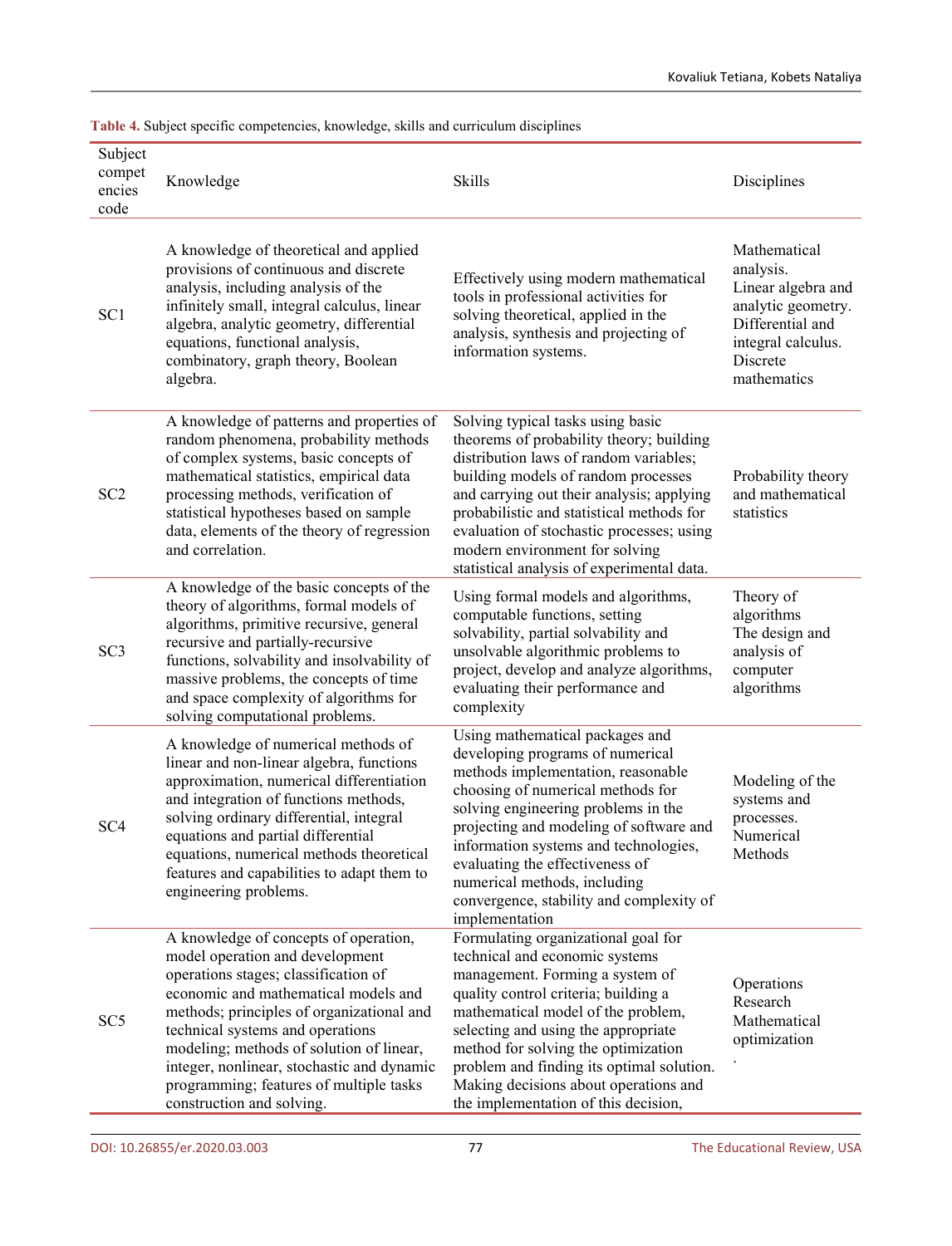|                   |                                                                                                                                                                                                                                                                                                                       | using software for searching of optimal<br>solutions of organizational and<br>economic governance.                                                                                                                                                                                                                                                                          |                                                                                                                   |
|-------------------|-----------------------------------------------------------------------------------------------------------------------------------------------------------------------------------------------------------------------------------------------------------------------------------------------------------------------|-----------------------------------------------------------------------------------------------------------------------------------------------------------------------------------------------------------------------------------------------------------------------------------------------------------------------------------------------------------------------------|-------------------------------------------------------------------------------------------------------------------|
| SC <sub>6</sub> . | A knowledge of system analysis<br>methodology for a systematic study of<br>deterministic and stochastic models of<br>objects and processes, projecting and<br>operation of information systems,<br>products, services, information<br>technology and other objects of<br>professional activity.                       | Describing the subject area, for applying<br>the principles of system approach for<br>information systems and informatization<br>objects modeling and projecting, to<br>carrying out a systematic analysis of<br>business process management systems,<br>uncertainty disclosing and analyzing<br>multifactorial risks; finding solutions for<br>weakly structured problems. | Systems Analysis                                                                                                  |
| SC7               | A knowledge of queuing models, Petri<br>nets; probabilistic methodology and<br>simulation facilities, processes and<br>systems; planning and conducting<br>experiments with models of decision<br>making to achieve the goal by the<br>simulation results.                                                            | Identifying the components of structural<br>and parametric identification of models<br>of real systems, applying the modeling<br>of complex objects and systems using<br>appropriate software, assessing the<br>completeness, adequacy, validity and<br>feasibility models of real systems                                                                                  | Modeling of the<br>systems and<br>processes                                                                       |
| SC <sub>8</sub>   | A knowledge of basic data structures and<br>algorithms, methodologies and tools for<br>object-oriented analysis and design,<br>characteristics of different programming<br>paradigms, principles, models, methods<br>and technologies for the design and<br>development of software products for<br>various purposes. | Software models of subject media<br>developing, choosing a programming<br>paradigm from the standpoint of<br>convenience and quality for<br>implementing the use of methods and<br>algorithms for solving problems in<br>computer science for reliable and<br>efficient software creation.                                                                                  | Basics of<br>Programming<br>Object-oriented<br>Programming<br>Functional<br>Programming<br>Logical<br>Programming |
| SC <sub>9</sub>   | A knowledge of principles, tools, web<br>programming languages, technologies of<br>creation of databases, repositories, data<br>marts and knowledge base for the<br>development of distributed applications<br>with integration of databases and data<br>warehouses in a client-server architecture.                  | Using methods, technologies and tools<br>for projecting and development of<br>client-server applications, projecting<br>conceptual, logical and physical models<br>of databases, developing and optimizing<br>queries which create distributed<br>database repository and data marts,<br>Knowledge base, including cloud<br>services.                                       | Relational<br>Database<br>Data Warehouses<br>Database<br>Development<br>Building a<br>Knowledge Base              |
| <b>SC10</b>       | A knowledge of standards, methods,<br>technology and process management<br>lifecycle information and software<br>systems, products and services of<br>information technology.                                                                                                                                         | Using methodologies, technologies and<br>tools for lifecycle management of<br>information systems, software, products<br>and services of information technology<br>in accordance with the requirements and<br>restrictions of the customer, the ability<br>to prepare project documentation<br>(technical requirements, business plan,<br>etc.)                             | Project<br>Management<br>Information<br><b>System Design</b><br>Software Design                                   |
| SC11              | A knowledge of methods and algorithms<br>of analytical processing and data mining<br>tasks for classification, prediction, cluster<br>analysis, associative search rules using<br>software tools to support data analysis.                                                                                            | Using, Text Mining, Web Mining<br>technology for data mining; solving<br>tasks using methods of classification,<br>prediction, cluster analysis, associative<br>rules search, Machine Learning, Neural<br>Networks.                                                                                                                                                         | Data Mining<br>Natural Language<br>Processing<br>Machine Learning<br>Neural Networks                              |
| SC12              | A knowledge of computer architecture,<br>operating systems (OS) functions,                                                                                                                                                                                                                                            | Solving issues of the administration,<br>effective use, security, diagnostics,                                                                                                                                                                                                                                                                                              | Computer<br>Architecture                                                                                          |
|                   |                                                                                                                                                                                                                                                                                                                       |                                                                                                                                                                                                                                                                                                                                                                             |                                                                                                                   |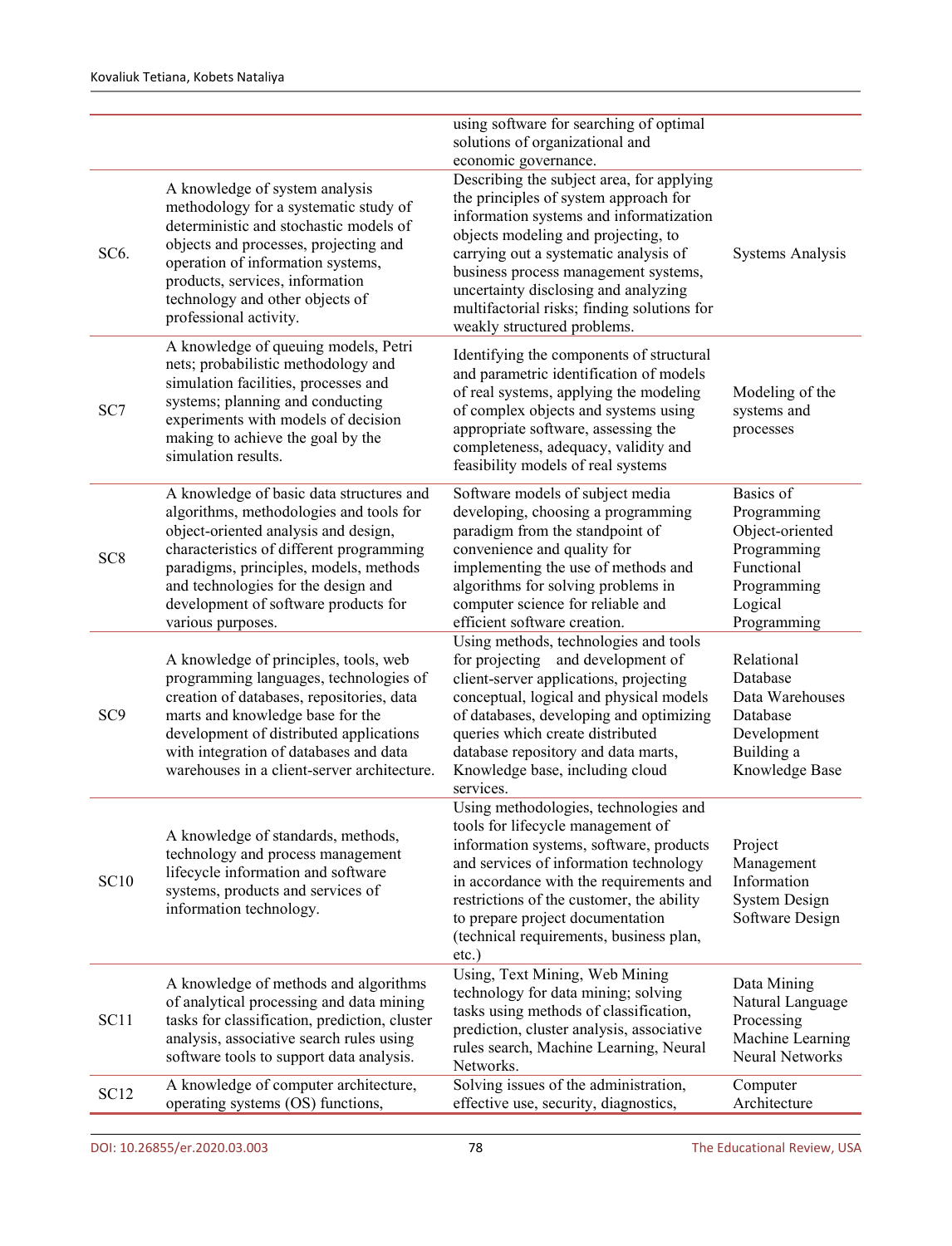|             | software interfaces for application access<br>to the operating system methods,<br>programming languages and system<br>software development methods that<br>interact with components of a computer<br>system.                                                                            | recovery, monitoring and optimization<br>of computers, operating systems and<br>system resources of computer systems.                                                                                                                            | Operating<br>Systems<br>Computer<br>Systems.                             |
|-------------|-----------------------------------------------------------------------------------------------------------------------------------------------------------------------------------------------------------------------------------------------------------------------------------------|--------------------------------------------------------------------------------------------------------------------------------------------------------------------------------------------------------------------------------------------------|--------------------------------------------------------------------------|
| <b>SC13</b> | A knowledge of network technologies,<br>computer networks architecture,<br>technology networks and administration<br>of software in the implementation of<br>distributed computing.                                                                                                     | Possessing the methods and means of<br>work with computer networks; choosing<br>the configuration type and structure of a<br>computer network; operating computer<br>networks in the implementation of<br>distributed computing.                 | Computer<br>Networks<br>Distributed<br>Computing.                        |
| <b>SK14</b> | A knowledge of information security<br>concepts, principles of safe design IP and<br>IT, secure programming methodology,<br>threats and attacks, computer networks,<br>cryptography methods.                                                                                            | Keeping confidentiality, integrity and<br>availability of information, ensure<br>authenticity, traceability and reliability<br>of information in terms of<br>incompleteness and uncertainty of input<br>data, multi-criteria professional tasks. | Information<br>Security                                                  |
| SC15        | A knowledge of design methodology and<br>technology of complex systems,<br>CASE-tools system design, methods of<br>structural analysis, object-oriented design<br>methodology, project documentation, the<br>methodology for assessing the complexity<br>of developing complex systems. | Using technology design of complex<br>systems, choosing CASE-tools;<br>formulating technical and economic<br>requirements, designing information and<br>software systems using templates and<br>automated design tools.                          | IS and Software<br>Design<br>Modeling of<br><b>Business</b><br>Processes |
| SC16        | A knowledge of software architecture and<br>high-performance parallel and distributed<br>computing systems, numerical methods<br>and algorithms for parallel structures.                                                                                                                | The skills to form effective<br>communication strategies in the<br>performance of parallel and distributed<br>computing.                                                                                                                         | Parallel and<br>Distributed<br>Computing                                 |

### **10. Conclusions**

The experience of developed countries shows that in the modern world, science and education are becoming main structural factors of the modern economy. An important task is the development of IT education as a driving factor for the entire educational system.

One of the major challenges, which higher IT education faces, is the need to reduce the gap between theoretical knowledge and practical skills and to make the educational process flexible and adequate to ever-changing needs.

Thanks to the standards of CS bachelor's level studies Ukraine has received the European level-bachelor's degree program in Computer Science, which is harmonized with the requirements of the IT industry in Ukraine and the European requirements for IT professions.

The prospect of further research lies in finding ways and developing models for effective adaptation of students of IT specialties to the business processes of IT companies within the competency education paradigm.

### **References**

- [1] ALaw of Ukraine "About the priority directions of development of science and technology" of July 11, 2001 No. 2623-III. Available in: <https://cis-legislation.com/document.fwx?rgn=18116/>. Last accessed 2019/01/15.
- [2] Marta Hlova. Ukrainian software. development industry: year in review, prospects for 2019. Available in: <https://www.n-ix.com/ukrainian-software-development-industry-year-review-prospects-2019/>. Last accessed 2019/10/20.

[3] Budget-2018: Development by inertia. Express analysis. Available in:

[https://ain.ua/en/2019/02/15/it-industry-of-ukraine-and-eastern-europe/\]](https://ain.ua/en/2019/02/15/it-industry-of-ukraine-and-eastern-europe/). Last accessed 2010/02/18